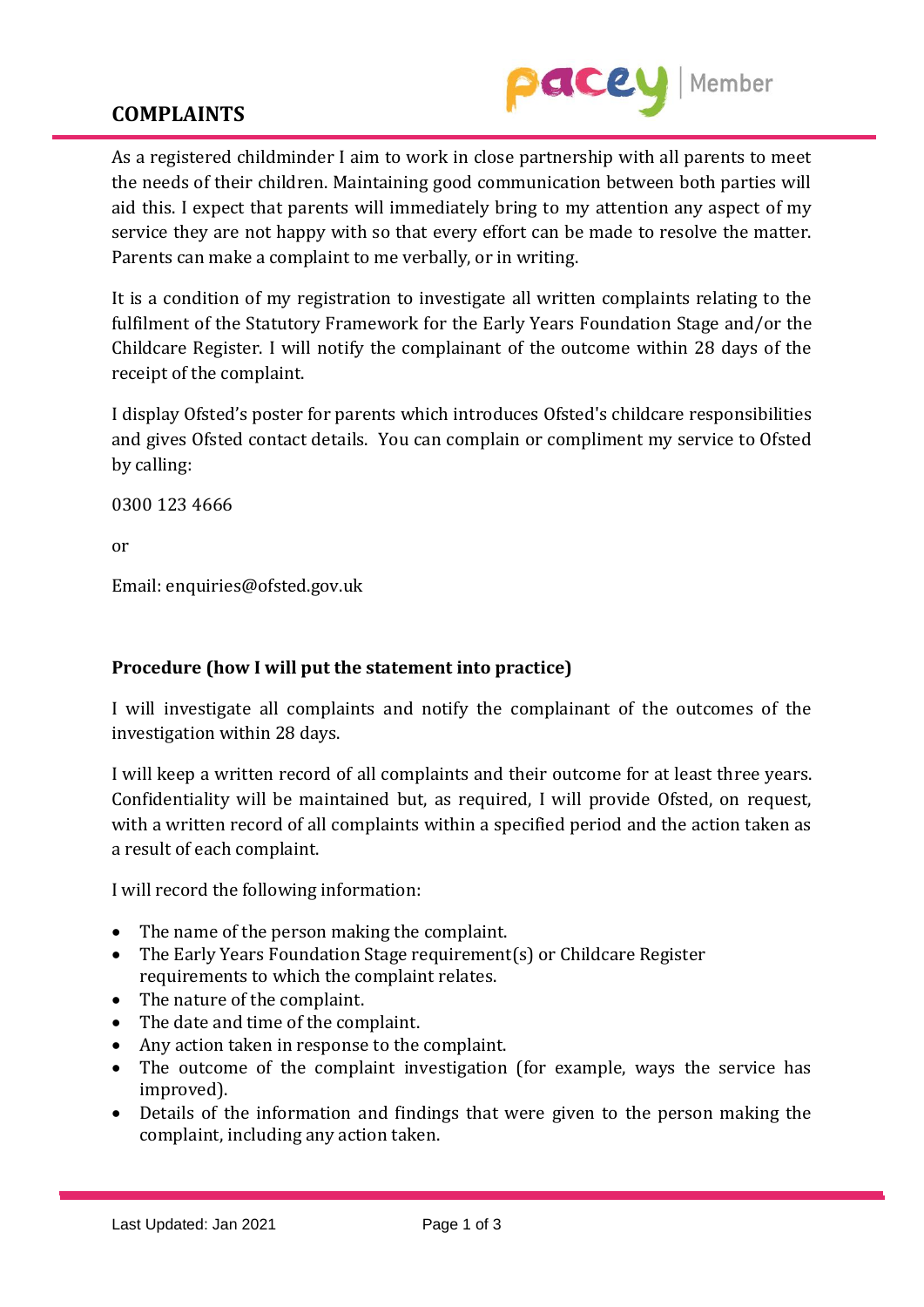

## **COMPLAINTS**

If the complaint cannot be resolved or if the complaint is of a serious nature and you feel you cannot discuss it with me, please contact Ofsted on 0300 123 4666.

Ofsted produces guidance on concerns and complaints about childminders and childcare providers. This is available on <https://www.gov.uk/complain-about-childcare> and provides guidance on the complainant's right to contact Ofsted.